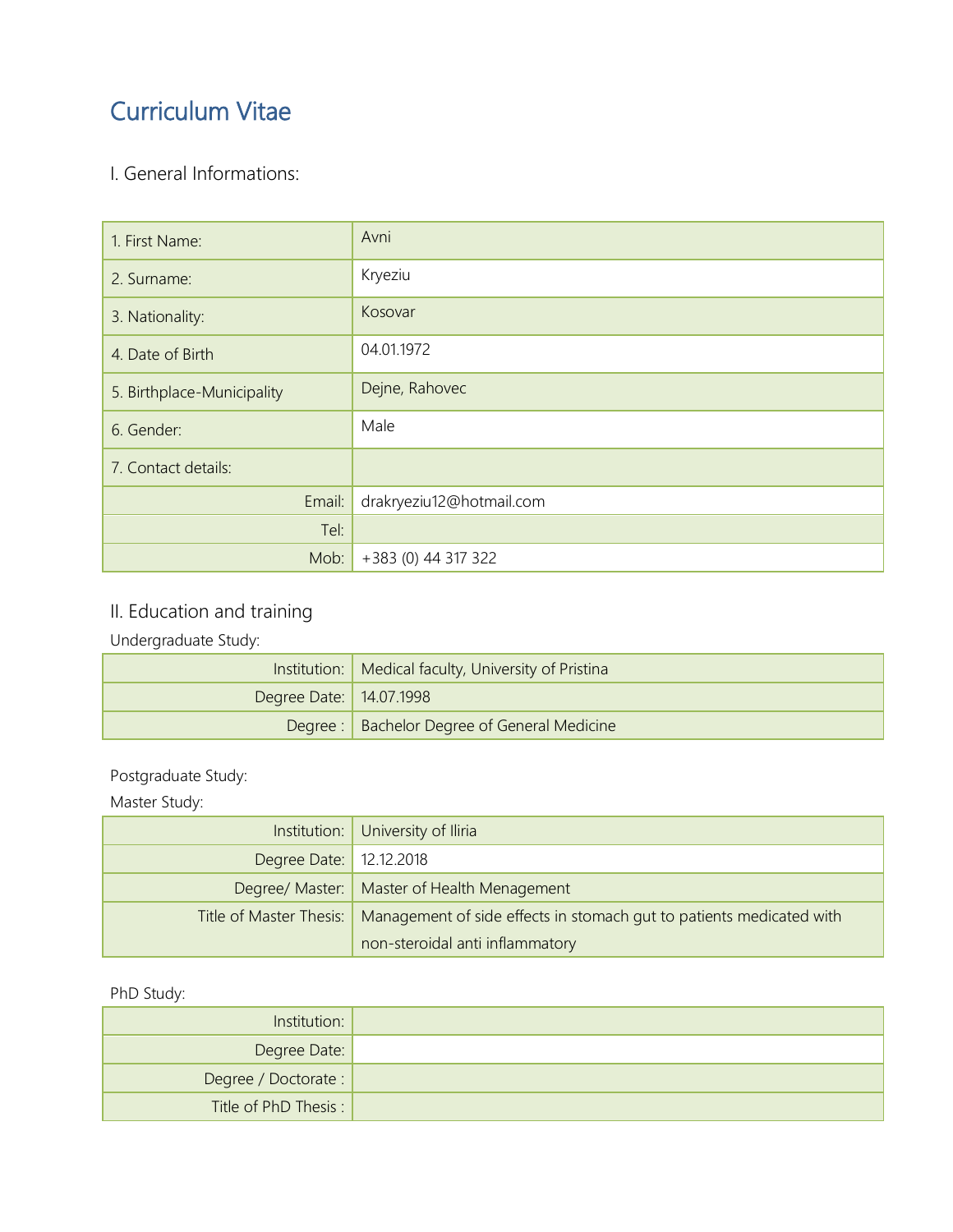Specialization:

| Institution:   UCC of Kosova, Clinic of Internal Medicine |                                  |
|-----------------------------------------------------------|----------------------------------|
| Degree Date: 10.07.2006                                   |                                  |
|                                                           | Speciality :   Internal Medicine |

Subpecialization:

| Institution:   UCC of Kosova, Clinic Of Rheumatology |                              |
|------------------------------------------------------|------------------------------|
| Degree Date:   16.04.2015                            |                              |
|                                                      | Subspeciality : Rheumatology |

#### Training:

|                         | Institution: UHC "Mother Teresa" of Tirana, Albania |
|-------------------------|-----------------------------------------------------|
|                         | Degree Date: Novembar, 2004                         |
| <b>Training Course:</b> | Course of Abdominal Ultrasound                      |

#### III. Preview academic experience:

|             | Chronology of gaining academic titles | Year | University | Faculty | Department |
|-------------|---------------------------------------|------|------------|---------|------------|
| a           | Junior Assistant                      |      |            |         |            |
| $\mathsf C$ | Assistant                             |      |            |         |            |
| d           | Lecturer                              |      |            |         |            |
| e           | Senior Lecturer                       |      |            |         |            |
|             | Prof. as.                             |      |            |         |            |
| g           | Prof. asoc.                           |      |            |         |            |
| h           | Prof.                                 |      |            |         |            |
|             | Academic of science                   |      |            |         |            |

### IV. Subject/s in which you are involved as teaching

| No.      | Study Program: | Subject/s |
|----------|----------------|-----------|
|          |                |           |
|          |                |           |
| <u>.</u> |                |           |

# V. Research activities: Impact Factor Points for Academic Staff

V.A. The data for publications/Citations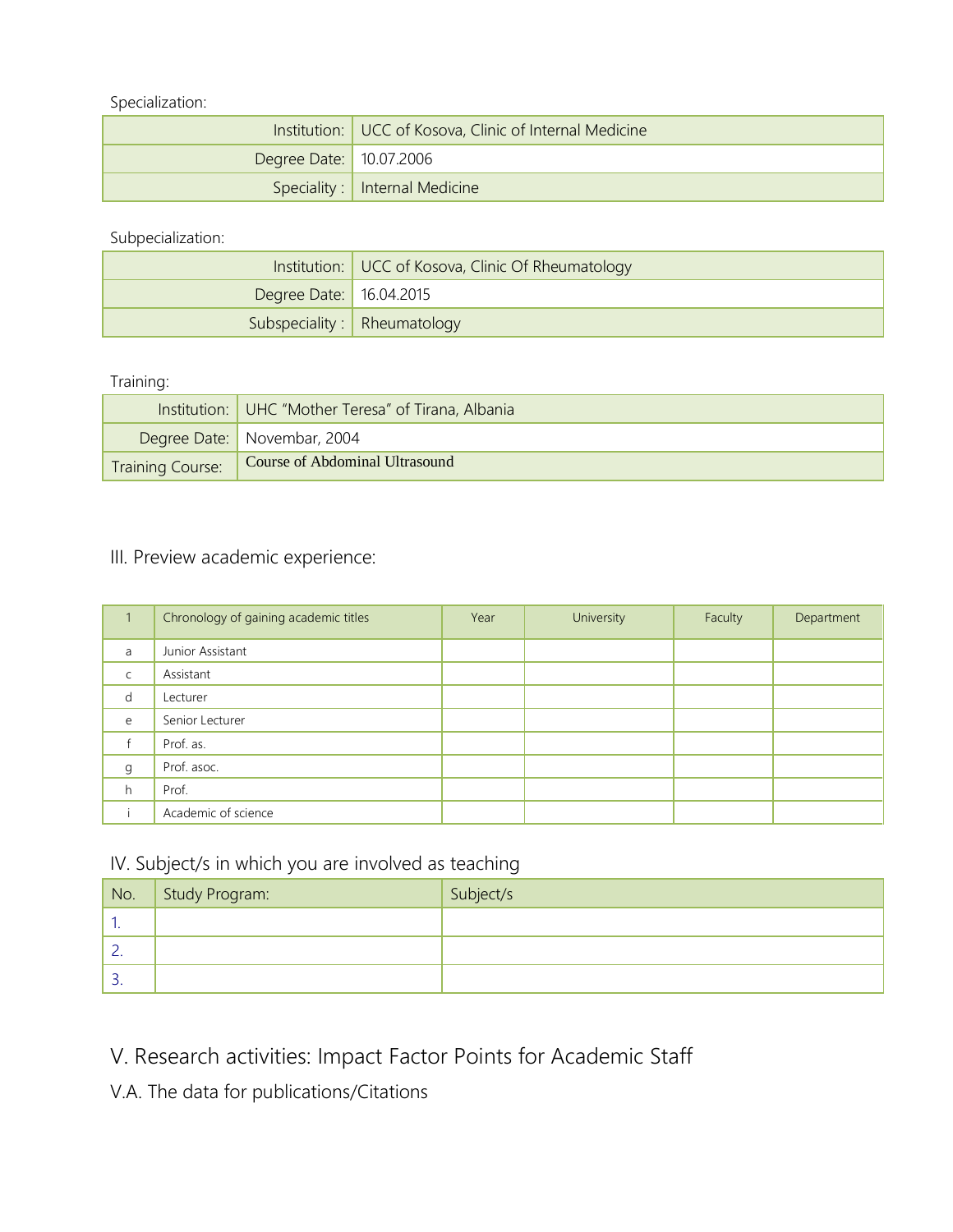| No.            | Author, title, paper, year, volume, number, pages                                                                                                                                                                                                                                                            | "Impact factor"<br>points | Without<br>"Impact factor" | Citation of your<br>publication:<br>Journal, Volum,                                                           |
|----------------|--------------------------------------------------------------------------------------------------------------------------------------------------------------------------------------------------------------------------------------------------------------------------------------------------------------|---------------------------|----------------------------|---------------------------------------------------------------------------------------------------------------|
|                |                                                                                                                                                                                                                                                                                                              |                           |                            | Number, pages                                                                                                 |
| $\mathbf{1}$   | Afrim A. Gashi, Arsim Kurti, Avni Kryeziu, Jehona Ismaili,<br>"Undefined connective tissue diseases", "MEDICUS"<br>Magazine, Macedonia, June, 2012<br>https://www.medalb.com/category/revista/                                                                                                               | $\sqrt{2}$                |                            | "MEDICUS",<br>Macedonia                                                                                       |
| 2              | Ali Lahu, Ismet Bajraktari, Avni Kryeziu, Fadil Sherifi,<br>Vendenis Lahu, "Ultrasound findings in the liver of patients<br>treated long with Methotrexate", Journal "Contemporary<br>Medicine", Tirana, 2013<br>contemporary medicine and nursing                                                           |                           | $\sqrt{ }$                 | "Contemporary<br>Medicine", Tirana                                                                            |
| 3              | Ismet Bajraktari, Ali Lahu, Avni Kryeziu, with collaborators,<br>"Low and high weight viscosupplement in the treatment of<br>gonarthrosis", Journal "Contemporary Medicine", Tirana, 2014<br>contemporary medicine and nursing                                                                               |                           | $\sqrt{ }$                 | "Contemporary<br>Medicine", Tirana                                                                            |
| $\overline{4}$ | Ali Lahu, Avni Kryeziu, Ismet Bajraktari, with collaborators,<br>"Our experiences in the treatment with Ciprofloxacin of<br>Reactive Arthritis caused by Chlamidia trachomatis and<br>Staphylococcus aureus", Journal "Contemporary Medicine",<br>Tirana, 2014. contemporary medicine and nursing            |                           | $\sqrt{ }$                 | "Contemporary<br>Medicine", Tirana                                                                            |
| 5              | Afrim Gashi, Sylejman Rexhepi, Idriz Berisha, Avni Kryeziu,<br>Jehona Ismaili, Gezim Krasniqi, "Treatment of Rheumatoid<br>Arthritis with Biologic DMARDS (Rituximab and<br>Etanercept)", Med Arh, Sarajevo, 2014<br>https://medarch.org/                                                                    | $\sqrt{2}$                |                            | Med Arh, Sarajevo                                                                                             |
| 6              | Ismet Bajraktari, Avni Kryeziu, Fadil Sherifi, with<br>collaborators, (Corresponding author: Avni Kryeziu) "Oral<br>manifestations of Systemic Sclerosis and Correlation with anti-<br>Topoisomerase I Antibodies (Scl-70)", Med Arh, Sarajevo,<br>2015. https://medarch.org/                                | $\sqrt{2}$                |                            | Med Arh, Sarajevo                                                                                             |
| $\overline{7}$ | Ali Lahu, Fadil Sherifi, Vendenis Lahu, Avni Kryeziu,<br>"Steatosis and liver fibrosis as an ecosonographic finding in<br>patients treated long with methotrexate", Magazine<br>"MEDICUS", Macedonia, 2015<br>https://www.medalb.com/category/revista/                                                       | $\sqrt{}$                 |                            | "MEDICUS",<br>Macedonia                                                                                       |
| 8              | Ali Lahu, Ismet Bajraktari, Shqipdonë Lahu, Valton Saiti, Avni<br>Kryeziu, Fadil Sherifi, Bastri Durmishi, "The source of<br>infection and the most common causes of reactive arthritis in<br>Kosovo", Med Arh, Sarajevo, May 2016<br>https://medarch.org/                                                   | $\sqrt{}$                 |                            | Med Arh, Sarajevo                                                                                             |
| 9              | Ismet H bajraktari, Avni Kryeziu, Sylejman Rexhepi, Xhevdet<br>Krasniqi, (Corresponding author: Avni Kryeziu) "Congenital<br>Osteochondrodysplasia- a case report", RHEUMATISM-<br>Journal of the Croatian Rheumatological Society HLZA 64,<br>Vol. 1, Zagreb. Vol.64, no.1, 2017.<br>https://hrcak.srce.hr/ | $\sqrt{}$                 |                            | RHEUMATISM-<br>Journal of the Croatian<br>Rheumatological<br>Society HLZA 64, Vol.<br>1, Zagreb. Vol.64, no.1 |
| 10             | Avni Kryeziu, Ali Lahu, Fadil Sherifi, Fidan Berisha,<br>Shqipdona Lahu.<br><b>GASTRIC</b><br><b>MANIFESTATIONS</b><br><b>OF</b><br>TREATMENT WITH NSAIDS., Medical journal - MEDICUS,<br>Northern Macedonia, 2020.<br>https://www.medalb.com/category/revista/                                              | $\sqrt{}$                 |                            | "MEDICUS",<br>Macedonia                                                                                       |
|                | TOTAL:                                                                                                                                                                                                                                                                                                       | $\overline{7}$            | 3                          |                                                                                                               |

# V.B. The data for other publications

| No. | <b>Title, Specification</b>                                                                                                                                                                                 | Year |
|-----|-------------------------------------------------------------------------------------------------------------------------------------------------------------------------------------------------------------|------|
|     | Avni Kryeziu, Ali Lahu, Fadil Sherifi, Ismet Bajraktari, Shend Kryeziu. ENDOSCOPIC FINDINGS IN THE<br>STOMACH AS A RESULT OF TREATMENT WITH NSAID., Medical journal – MEDICUS, Northern<br>Macedonia, 2020. | 2020 |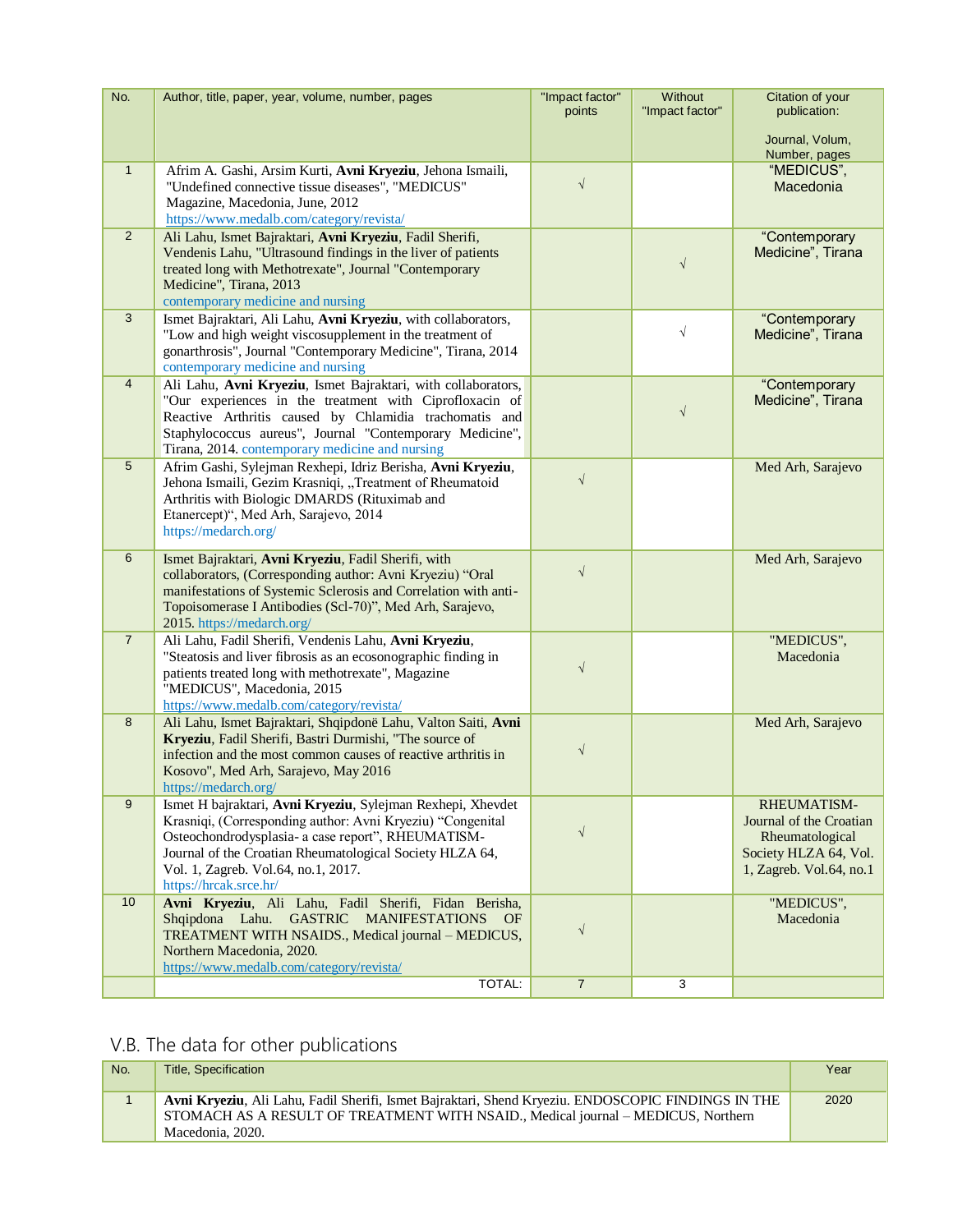|   | https://www.medalb.com/category/revista/                                                                                                                                               |      |
|---|----------------------------------------------------------------------------------------------------------------------------------------------------------------------------------------|------|
|   | Shend Kryeziu, Avni Kryeziu. Artriti urik dhe bashkeshoqerimi me Diabetin melit. Revista mjeksore,<br>"Medicus", Maqedonia e Veriut, 2020.<br>https://www.medalb.com/category/revista/ | 2020 |
| 3 |                                                                                                                                                                                        |      |
| 4 |                                                                                                                                                                                        |      |
| 5 |                                                                                                                                                                                        |      |

### V.C. Presentations/Participation in Conferences, Congresses, sympossiums, etc.

| No.            | Author, title, scientific meeting, abstracts book page                                                                                                                                                                                                                                                            | Oral<br>present. | Poster<br>present. | Participation |
|----------------|-------------------------------------------------------------------------------------------------------------------------------------------------------------------------------------------------------------------------------------------------------------------------------------------------------------------|------------------|--------------------|---------------|
| $\mathbf{1}$   | Avni Kryeziu, Mjellma Rexhepi, Ali Lahu, with collaborators, "Characteristics of<br>Systemic Lupus Erythematosus in a 67-year-old male patient (case report)", Book of<br>abstracts, 2nd Congress of Rheumatologists of Kosovo, Prishtina, November, 2014                                                         |                  | ⊠                  |               |
| 2              | Ali Lahu, Ismet Bajraktari, Avni Kryeziu, "Indication for biopsy and histo-<br>pathological gradation in liver damage during therapy with Methotrexate", Book of<br>abstracts, 2nd National Conference of Rheumatology, Tirana, November, 2012                                                                    | ⊠                |                    |               |
| $\mathbf{3}$   | Sylejman Rexhepi, Mjellma Rexhepi, Afrim Gashi, Idriz Berisha, Avni Kryeziu,<br>with collaborators, "Methotrexate alone and Methotrexate combined with Etanercept<br>in Treatment of Rheumatoid Arthritis", Book of abstracts, Second Macedonian<br>Congress of Rheumatology, Ohrid, October, 2013                | ⊠                |                    |               |
| $\overline{4}$ | B. Rexhepi, M. Rexhepi, V. Mahmutaj, Sh. Boshnjaku, G. Rexhepi, A. Gashi, I.<br>Berisha, A. Lahu, A. Kryeziu, with collaborators, "The effect of low-dose<br>Methotrexate on bone mineral density in premenopausal women with early<br>Rheumatoid arthritis", Book of abstracts, Rheumatism, Split, October, 2013 | ⊠                |                    |               |
| 5              | Avni Kryeziu. Paraqitja e ankthit dhe depresionit tek te semuret me reumatizem.<br>Kongresi i 4te iReumatologeve te Kosoves, Prishtine, 2018                                                                                                                                                                      | ☑                |                    |               |

#### V.D. Scientific Interests:

| Topic:        |  |
|---------------|--|
| Description : |  |
| Topic:        |  |
| Description : |  |

# VI. Working Experiences:

| Institution and location: | Health House of Lipjan |
|---------------------------|------------------------|
| Period:                   | 2000-2001              |
|                           |                        |
|                           |                        |
|                           |                        |
|                           |                        |
|                           |                        |
|                           |                        |
|                           |                        |
|                           |                        |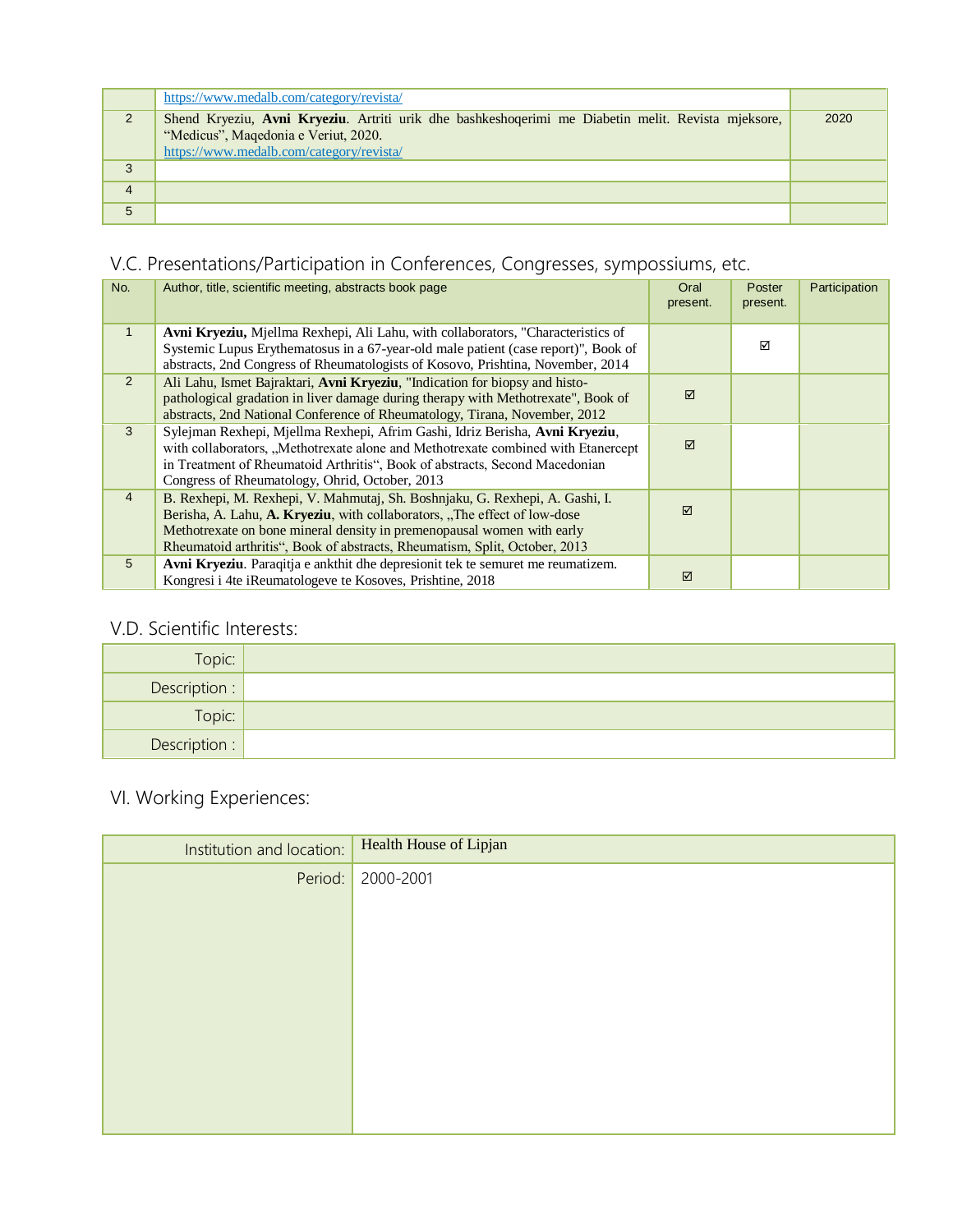|                           | Doctor of Medicine                              |
|---------------------------|-------------------------------------------------|
| Position:                 |                                                 |
| Description :             | Diagnoses and treatment of patients             |
|                           |                                                 |
| Institution and location: | <b>Clinic Centre of Kosova</b>                  |
| Period:                   | 2001-2006                                       |
| Position:                 | <b>Resident of Medical Specialisation</b>       |
| Description :             | <b>Education of Medical Specialisation</b>      |
|                           |                                                 |
| Institution and location: | Clinic Centre of Kosova, Clinic of Rheumatology |
| Period:                   | 2009 and continue                               |
| Position :                | <b>Internist and Rheumatologist</b>             |
| Description :             | Diagnoses and treatment of patientes            |
|                           |                                                 |
| Institution and location: | Diagnostic and therapeutic centre of Rezonanca  |
| Period:                   | 2005 and continue                               |
| Position:                 | Rheumatologist                                  |
| Description:              | Diagnoses and treatment of patientes            |
|                           |                                                 |

# VII. Other Experiences:

| A.             | Managing experiences, projects managing, etc. | Year              | <b>University</b> | Faculty | Department   |
|----------------|-----------------------------------------------|-------------------|-------------------|---------|--------------|
|                | Director                                      | 2015 and continue | CCU of Kosova     |         | Rheumatology |
| $\overline{2}$ |                                               |                   |                   |         |              |
| 3              |                                               |                   |                   |         |              |
| $\overline{4}$ |                                               |                   |                   |         |              |
| 5              |                                               |                   |                   |         |              |

| -- | <b>Mobility</b><br>reasons | $\sqrt{2}$<br>ι σαι | Jniversity | -<br>Facultv | Department |
|----|----------------------------|---------------------|------------|--------------|------------|
|    |                            |                     |            |              |            |